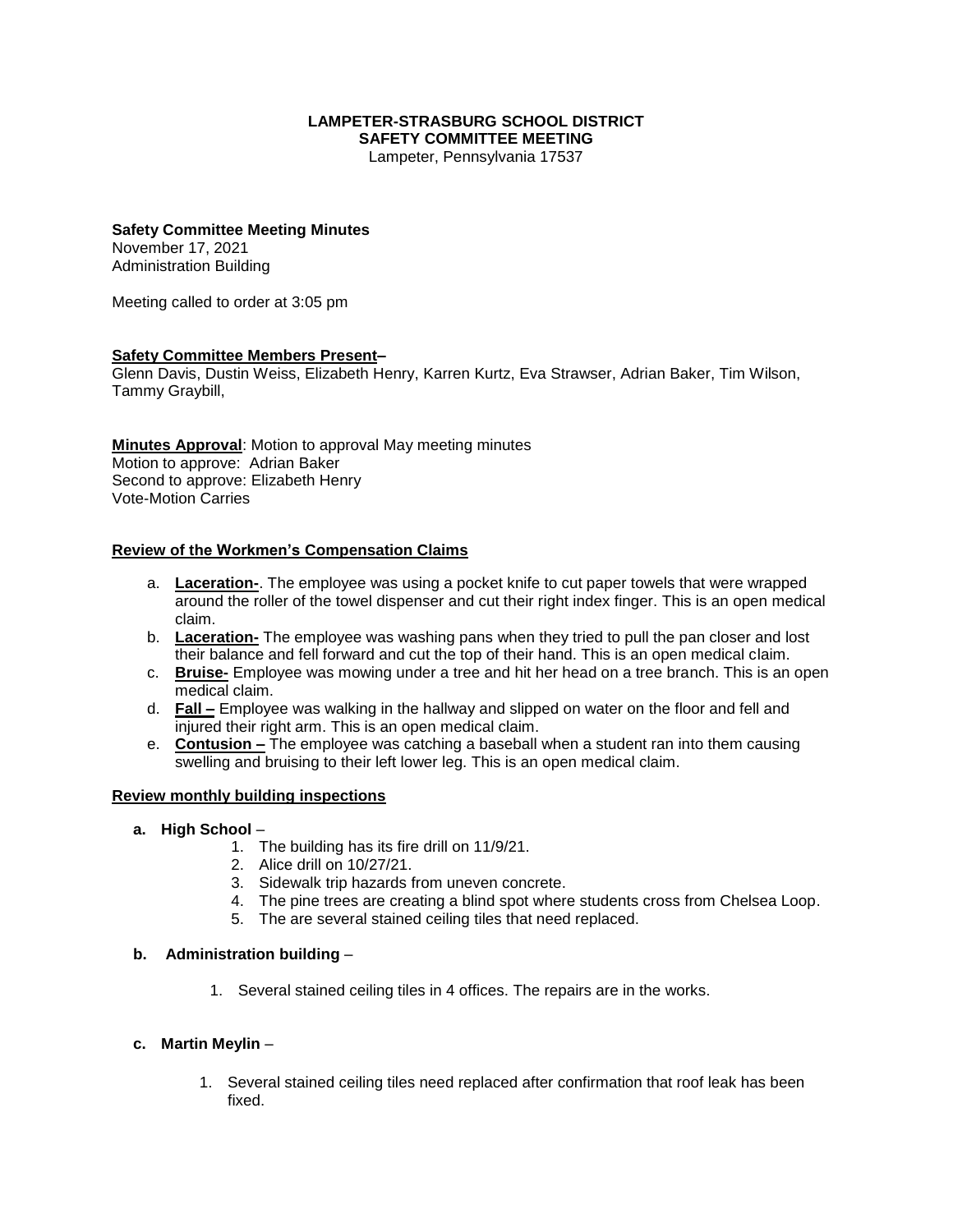2. Fire drill on 11/11/21.

# **d. Strasburg Elementary** –

1. No issues this month.

## **e. Lampeter Elementary –**

- 1. Ceiling tile out in the copy room.
- 2. Gas cylinders have no caps but are locked inside a flammable cabinet.
- 3. The red pod steps to grass area is un even.

## **f. Hans Herr –**

- 1. Stained ceiling tiles need replaced.
- 2. Walls need sealed to keep the rain out.
- 3. 11/9/21 Evacuation drill.
- 4. 11/16/21 Alice drill.

## **g. Maintenance building –**

1. No issues this month.

#### **h. Grounds –**

1. No issues this month.

## **l. Field houses** –

1. No issues this month

## **J. HH and LE Playground inspections -**

- 1. All in good shape.
- 2. Racked out mulch at LE.
- 3. Cleaned up trash at HH area.

## **Items from the Committee**

- 1. Safety Buck issues to Dr. Feeney helping Karren replace a smoke detector on a Saturday after the alarm went off.
- 2. The is a loose bleacher in the stadium that needs fixed.

## **Next Meeting – December 15, 2021 at 3pm in the Admin Board room**